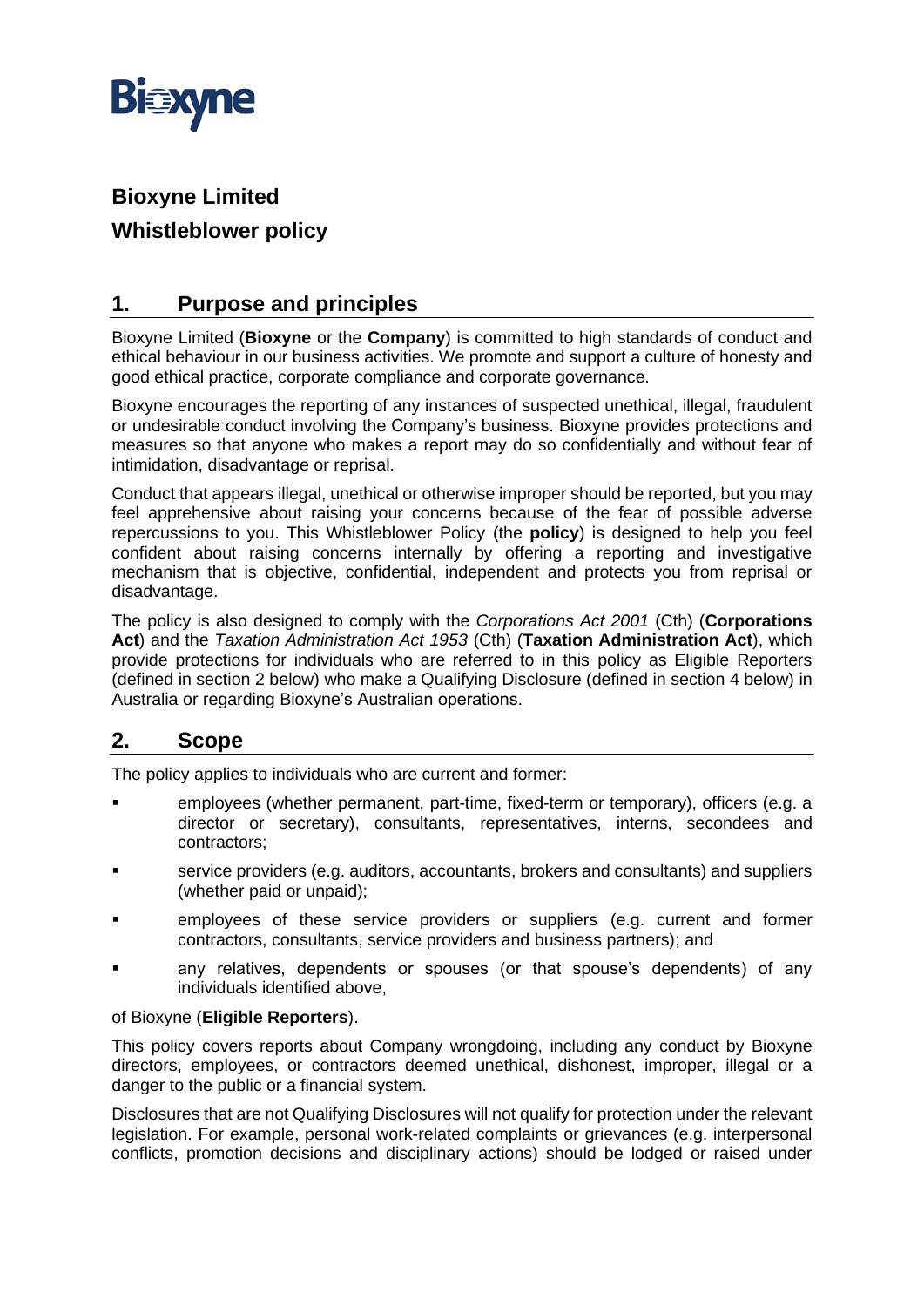

Bioxyne's relevant grievance procedure. A personal work-related grievance may still qualify for protection if:

- it includes information about misconduct, or information about misconduct includes or is accompanied by a personal work-related grievance (i.e. a mixed report);
- the Company has breached employment or other laws punishable by imprisonment for a period of 12 months or more, engaged in conduct that represents a danger to the public, or the disclosure relates to information that suggests misconduct beyond the discloser's personal circumstances;
- the discloser suffers from or is threatened with detriment for making a disclosure; or
- the discloser seeks legal advice or legal representation about the operation of the whistleblower protections under the Corporations Act.

Under this policy, you are encouraged to speak up about Qualifying Disclosures, whether openly, confidentially or anonymously to an Eligible Recipient (defined in section [5.1](#page-3-0) below). All such disclosures, whether provided anonymously or with your identity, are protected under the Corporations Act.

#### **3. Stakeholders and responsibilities**

- The board of the Company (**Board**), or the Audit and Risk Management Committee through its Board delegated authority, is ultimately responsible to ensure that broader trends, themes and emerging risks highlighted by disclosures made under this policy are addressed and mitigated by Bioxyne as part of its risk management and corporate governance framework.
- The Chief Executive Officer is responsible for fostering a culture of compliance across the Company.
- The Company Secretary has overall responsibility for implementing and reviewing this policy.
- Subsidiary boards (if any) are accountable for the effectiveness of their own reporting mechanisms, investigation and actions taken to address concerns.
- Managers are responsible to provide an overview and a copy of this policy to new employees at induction.

# <span id="page-1-0"></span>**4. Requirements for a Qualifying Disclosure**

A **Qualifying Disclosure** means a disclosure that meets each of the following criteria:

- **■** the report relates to Bioxyne's Australian operations or conduct occurring in Australia;
- the report is made by an Eligible Reporter;
- the report is made directly to an Eligible Recipient or an Appropriate Regulator (defined in section [5.2](#page-3-1) below); and
- the Eligible Reporter has reasonable grounds to suspect the information:
	- o concerns misconduct or an improper state of affairs or circumstances in relation to Bioxyne or a related body corporate of Bioxyne; or
	- o indicates misconduct or an improper state of affairs or circumstances in relation to tax affairs of Bioxyne,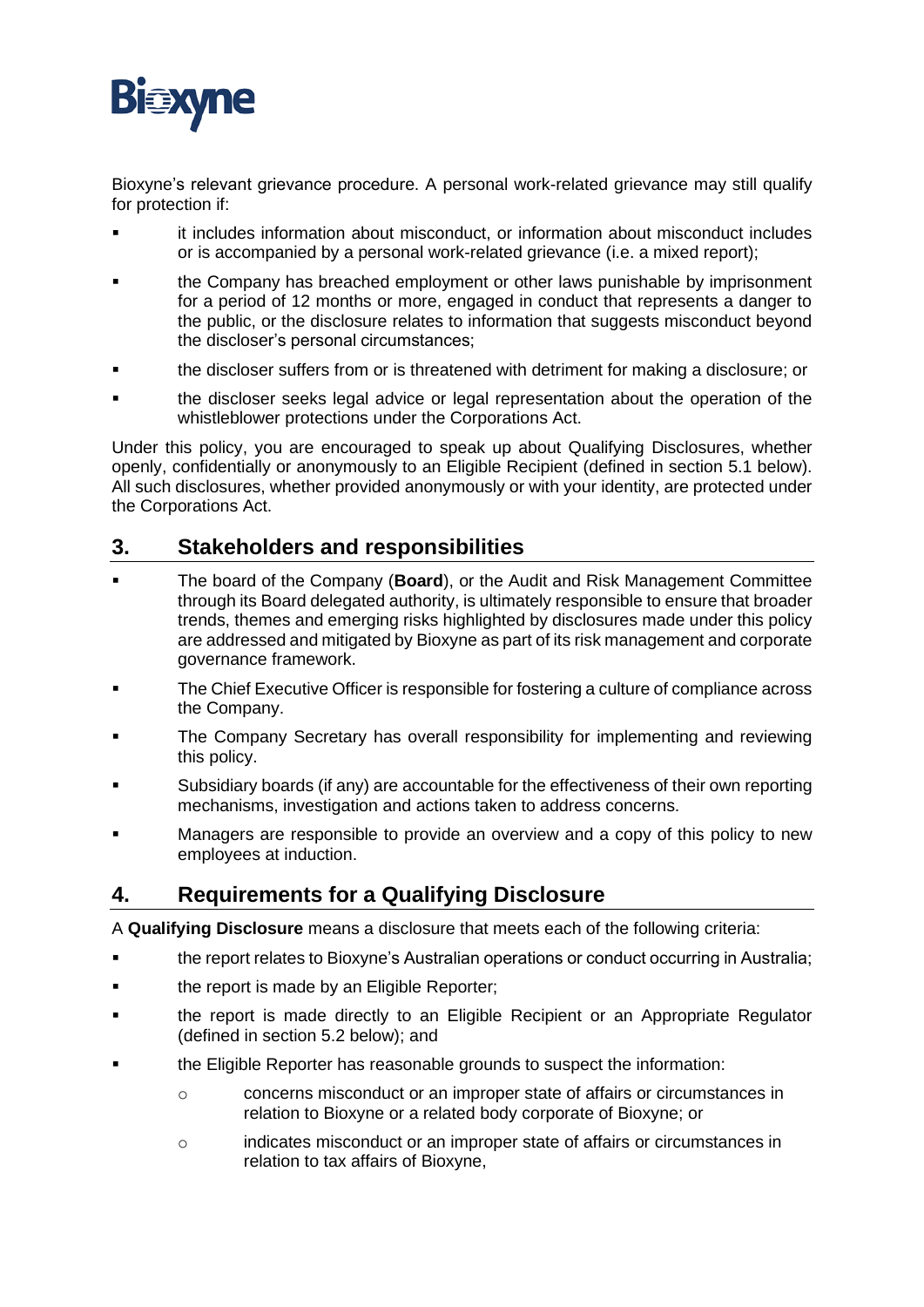

#### (**Disclosable Matter**).

A Qualifying Disclosure also includes:

- a disclosure made to a legal practitioner for the purpose of obtaining legal advice or legal representation about the operation of the whistleblower laws (whether or not the report relates to a Disclosable Matter); or
- **■** a disclosure made by an Eligible Reporter as a Public Interest Disclosure or an Emergency Disclosure (both defined in section [6](#page-3-2) below).

If the above criteria is met, legal protections will be available to the Eligible Reporter even if:

- the report is made anonymously; or
- the report turns out to be incorrect.

You may make a report under this policy of a Disclosable Matter if you have reasonable grounds to suspect that a director, officer, employee, independent contractor, supplier, tenderer or another person who has business dealings with the Company has engaged in conduct which:

- **■** is dishonest, fraudulent or corrupt, including bribery;
- is an illegal activity (such as theft, violence, harassment or intimidation, criminal damage to property or other breaches of law);
- is unethical or in violation of the Company's policies (such as dishonestly altering company records or data, adopting questionable accounting practices or wilfully breaching the Company's Code of Conduct or other policies or procedures);
- conceals a Disclosable Matter:
- is potentially damaging to the Company, a Company employee or a third party, such as unsafe work practices, environmental damage, health risks or abuse of the Company's property or resources;
- amounts to an abuse of authority;
- endangers the public or the financial system;
- may cause financial loss to the Company or damage its reputation or be otherwise detrimental to the Company's interests;
- involves serious harassment, discrimination, victimisation or bullying;
- is an offence punishable by imprisonment of 12 months or more; or
- involves any other kind of misconduct or an improper state of affairs or circumstances.

Disclosable Matters include conduct that may not involve a contravention of a particular law. In particular, information that indicates a significant risk to public safety or the stability of, or confidence in, the financial system is also a Disclosable Matter, even if it does not involve a breach of a law.

A report that is purportedly made under this policy about a matter that is not Disclosable Matter does not qualify for protection under the Corporations Act or Taxation Administration Act, where relevant. Such disclosures may be protected under other legislation, such as the *Fair Work Act 2009* (Cth).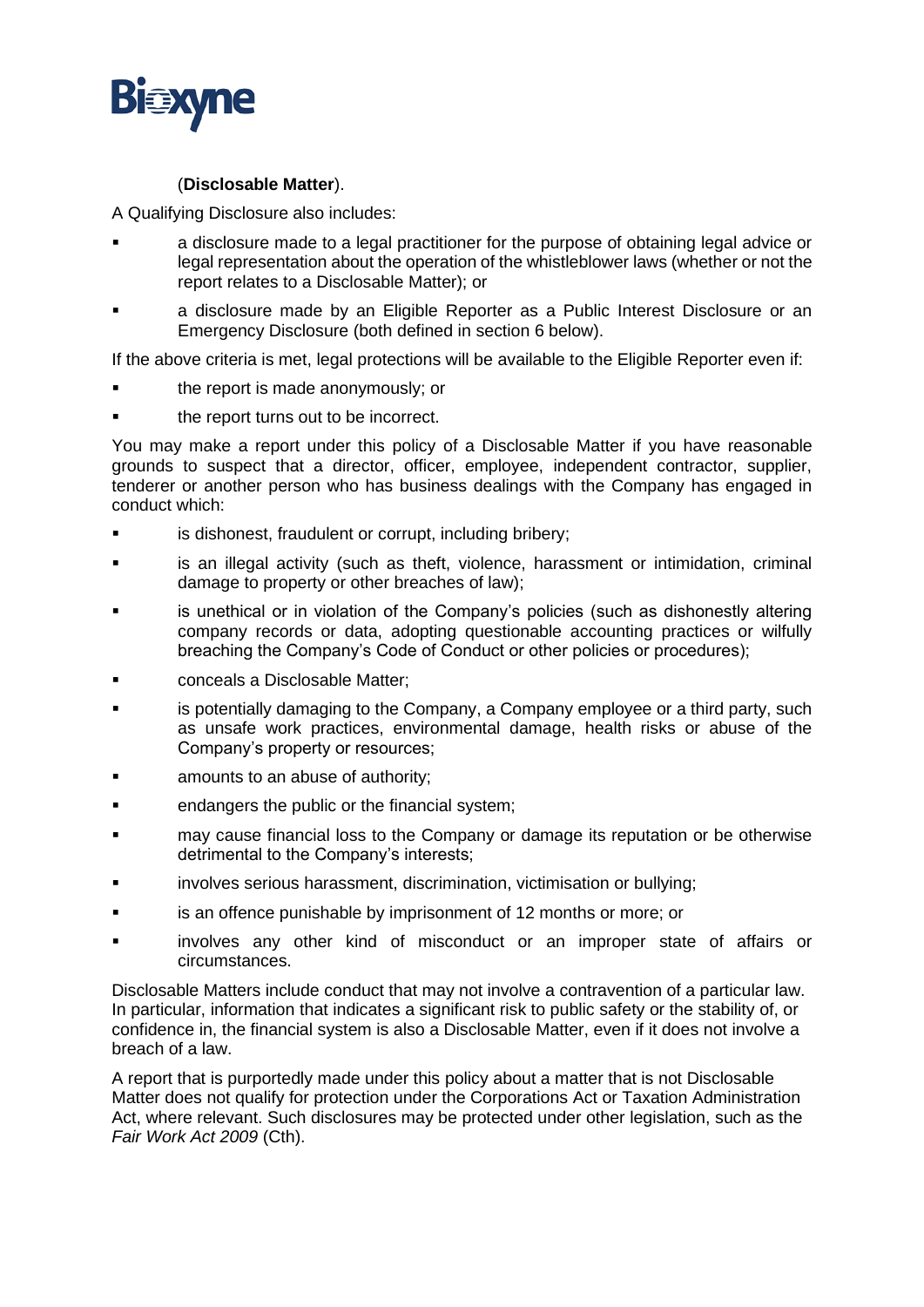

### **5. Who can I make a report to?**

#### <span id="page-3-0"></span>**5.1. Eligible Recipients**

Reports can be made to:

- any officer or senior manager of the Company or its related body corporate;
- **the Chief Executive Officer;**
- the Company Secretary;
- an external auditor of Bioxyne or its related body corporate, or a member of an audit team conducting an audit of Bioxyne or its related body corporate,

#### (each an **Eligible Recipient**).

Reports should be made at first instance to the Company Secretary. Should the Disclosable Matter involve the Company Secretary, or if the Eligible Reporter believes that it is otherwise inappropriate for the report to be made to the Company Secretary for any reason, then the report may be made with any other Eligible Recipient.

If a concern relates to Bioxyne's tax affairs, it may also be reported to a registered tax agent of the Company.

Reports can be mailed to Bioxyne's registered office, including anonymously, addressed to the Eligible Recipient. Alternatively, reports may be emailed to the Chairman [tony.ho@bioxyne.com](mailto:tony.ho@bioxyne.com) or mailed to Mr Anthony Ho Bioxyne Limited PO Box Q128 Queen Victoria Building NSW 1230

Bioxyne recognises that there may be issues of sensitivity where an Eligible Reporter does not feel comfortable making a report to an internal recipient. In such cases, reports can be provided to Mr Cameron Hume (Partner) RSM Australia (the Company's auditors) at cameron.hume@rsm.com.au

An Eligible Reporter who wishes to remain anonymous may submit reports on the following basis:

- for any mailed reports, adopting a pseudonym;
- **•** creating an anonymous email address and sending a report via that address; or
- for reports provided through Bioxyne's auditors RSM Australia.

#### <span id="page-3-1"></span>**5.2. Regulators**

Reports may also be reported to specified regulators, including:

- the Australian Securities and Investments Commission (**ASIC**);
- the Australian Prudential Regulation Authority (**APRA**); or
- if the concern relates to BIOXYNE's tax affairs, the Commissioner of Taxation,

(each an **Appropriate Regulator**).

#### <span id="page-3-2"></span>**6. Emergency and Public Interest Disclosures**

In certain circumstances Eligible Reporters may also be protected if they report a Disclosable Matter that they consider is in the 'public interest' (**Public Interest Disclosure**) or that relates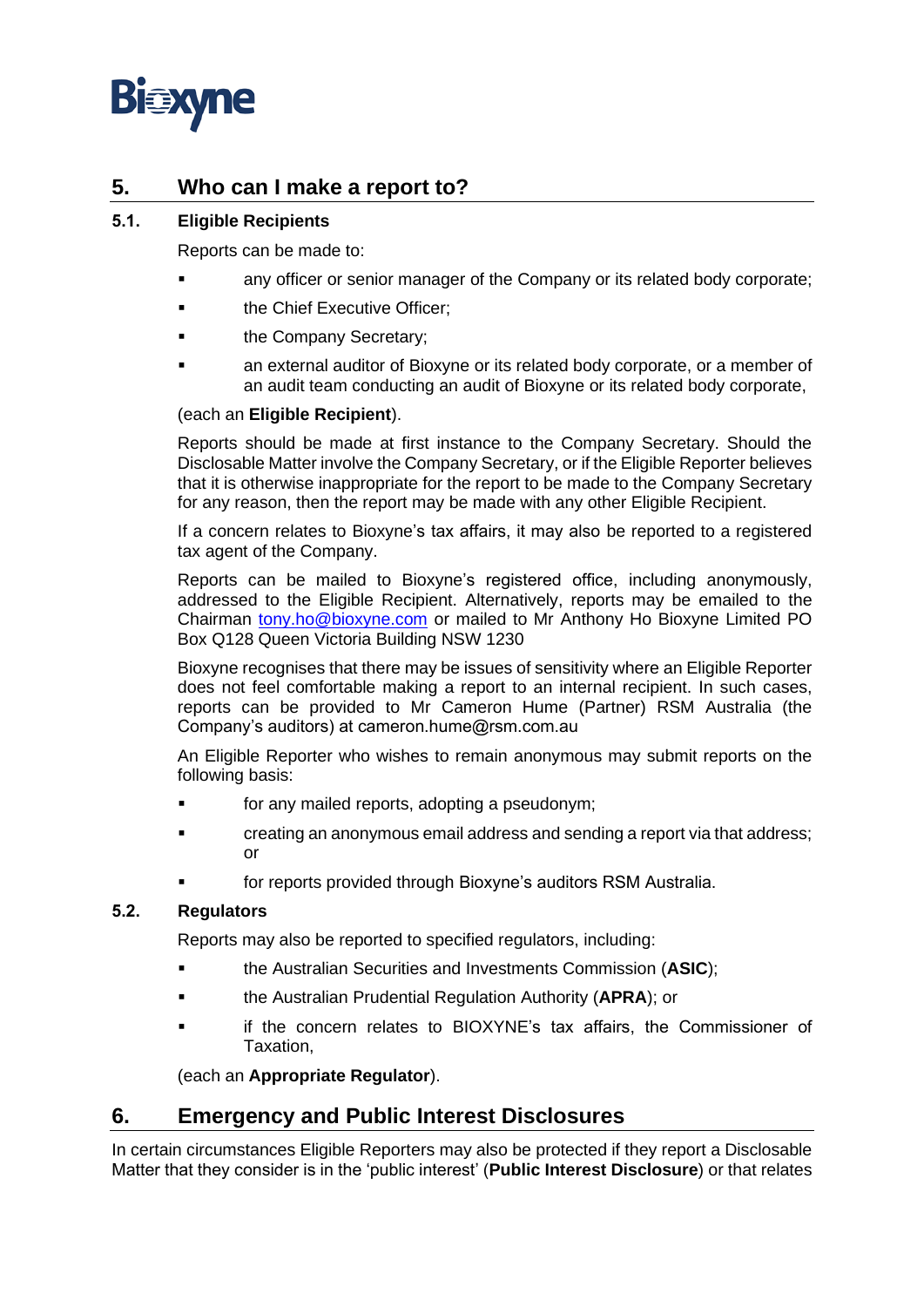

to a substantial or imminent danger to health, safety or the environment (**Emergency Disclosure**) to a professional journalist or parliamentarian. The requirements that must be met in order to receive protection are set out in the table below.

|    | <b>Public Interest Disclosure</b>                                                                                                                                                                                     | <b>Emergency Disclosure</b>                                                                                                                                                                                                     |
|----|-----------------------------------------------------------------------------------------------------------------------------------------------------------------------------------------------------------------------|---------------------------------------------------------------------------------------------------------------------------------------------------------------------------------------------------------------------------------|
| 1. | A previous report has been made to ASIC or APRA                                                                                                                                                                       |                                                                                                                                                                                                                                 |
| 2. | 90 days has passed since making the<br>report, and the Eligible Reporter does not<br>have reasonable grounds to believe that<br>action is being, or has been taken, in<br>relation to their disclosure                | No waiting period                                                                                                                                                                                                               |
| 3. | The Eligible Reporter has reasonable<br>grounds to believe that making a further<br>disclosure of the information would be in<br>the public interest                                                                  | The Eligible Reporter has reasonable<br>grounds to believe that the information<br>concerns a substantial and imminent<br>danger to the health or safety of one or<br>to the<br>natural<br>more<br>persons<br>or<br>environment |
| 4. | The Eligible Reporter has provided written notification to ASIC/APRA that they intend<br>to make a Public Interest or Emergency Disclosure and they provide enough<br>information to identify the previous disclosure |                                                                                                                                                                                                                                 |
| 5. | The Eligible Reporter makes a disclosure to a member of Commonwealth, State<br>Parliament or the legislature of a Territory, or to a professional journalist                                                          |                                                                                                                                                                                                                                 |
| 6. | The information disclosed provides no<br>more detail than necessary to inform the<br>recipient of the misconduct or improper<br>state of affairs or circumstances                                                     | The information disclosed provides no<br>more detail than necessary to inform the<br>recipient of the substantial and imminent<br>danger                                                                                        |

The Company recommends that individuals seek independent legal advice before making a Public Interest Disclosure or Emergency Disclosure.

#### **7. Investigation of Disclosable Matters**

We investigate and record all reports fairly, objectively and confidentially. Subject to receiving a report complying with section [8](#page-5-0) below, an Eligible Recipient will investigate the matter that is the subject of the report as soon as practicable after the report has been submitted. The Eligible Recipient may, with your consent, appoint a person to assist in the investigation of a report.

The particular investigation process and enquiries adopted will be determined by the nature and substance of the report. Shortly after receipt of the report, the Eligible Recipient, or the investigator appointed by the Eligible Recipient to assist with enquiries (each an **Investigator**) will discuss the investigation procedure with you.

Appropriate records and documentation for each step in the investigation process will be maintained.

Where a report is submitted anonymously, an Investigator will conduct the investigation and its enquiries based only on the information provided to it. You may remain anonymous over the course of an investigation and after the investigation is finalised. You may refuse to answer questions that you feel could reveal their identity at any time, including during follow-up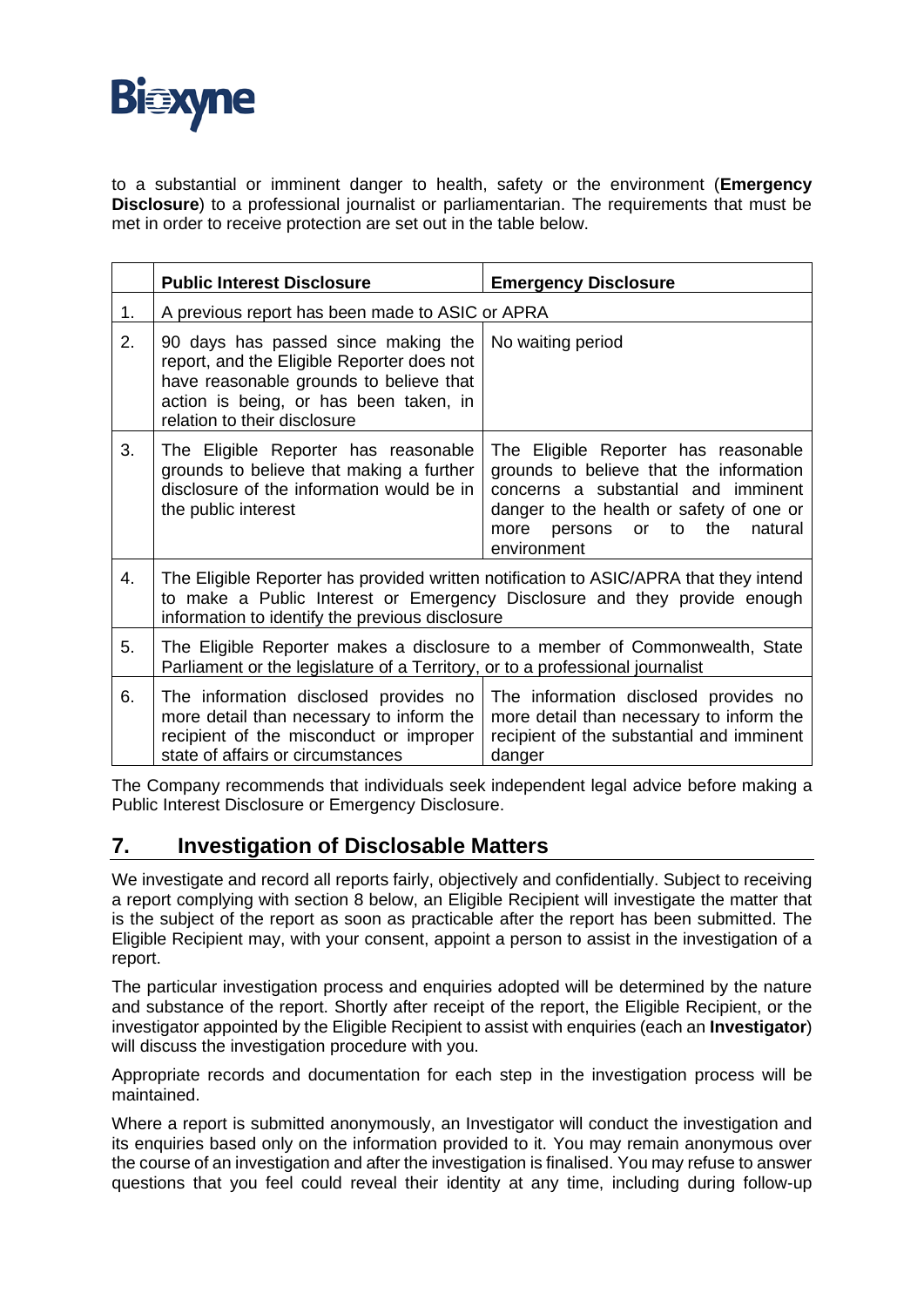

conversations. If you wish to remain anonymous, you are encouraged to maintain ongoing two-way communication with the Company to enable the Company to ask follow-up questions or provide feedback.

# <span id="page-5-0"></span>**8. What information do I need to provide in my report?**

For a report to be investigated, it must contain enough information to form a reasonable basis for investigation. It's important, therefore, that you provide as much information as possible. This includes any known details about the events underlying the report, including:

- date:
- time:
- location;
- name of the person(s) involved;
- possible witnesses to the events; and
- other evidence of the events (e.g. documents, emails).

In your report, describe any steps you have taken previously to report the matter elsewhere or resolve the concern.

If a report does not contain sufficient information to form a reasonable basis for investigation, the Investigator will request additional information from you. If this additional information is not able to be obtained, and the investigation is unable to be completed, then the report will be closed, and you will be informed.

# **9. How long will the investigation take?**

The investigation process will vary depending on the nature of the Disclosable Matter and the amount of information provided. The Investigator aims to conclude the investigation within six (6) weeks of receiving the report.

If the report raises complex issues and the Investigator considers it impossible to conclude the investigation within six (6) weeks, an attempt will be made to notify the individual who reported the concern of the expected investigation timeframe.

If there is insufficient information to warrant further investigation, or the initial investigation immediately identifies there is no case to answer, the Investigator will notify the Eligible Reporter at the earliest possible opportunity.

The Investigator will provide an Eligible Reporter with regular updates if they can be contacted, including through anonymous channels.

# **10. How will I receive feedback on my investigation?**

The Investigator assigned to handle your whistleblower report will tell you the outcome of the investigation unless prevented by law from doing so.

The Investigator must also notify the Board of the outcome of the investigation, subject to any member of the Board being conflicted with the investigation in question. Potential outcomes include:

your concern was substantiated, and appropriate action has been taken;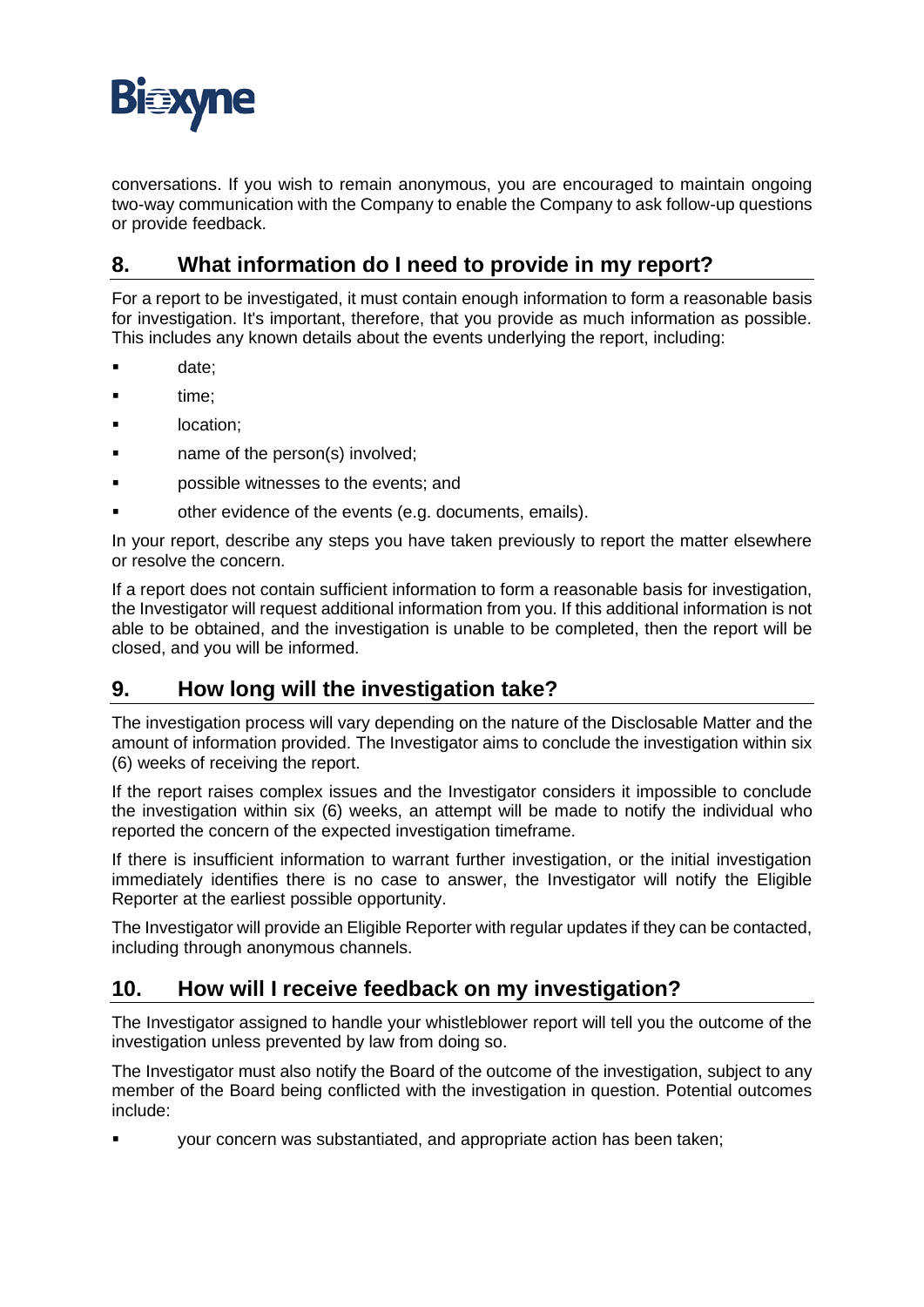

- your concern was not substantiated, and no further action will be taken unless further evidence becomes available;
- a determination was not possible, and no further action will be taken unless further evidence becomes available; and
- you may be provided with further feedback, subject to the privacy and confidentiality rights of any individual under investigation and any other confidentiality requirements.

The method for documenting and reporting the findings will depend on the nature of the report.

# **11. What happens if the concern is substantiated?**

Where the Investigator substantiates the report, the Company will consider whether changes to internal processes and systems are required to reduce the likelihood of the Disclosable Matter happening again. Where a person is found to have engaged in misconduct, the matter will be dealt with under the Company's disciplinary procedures. This may result in disciplinary action, including dismissal.

Criminal matters will be reported to the police or other appropriate regulatory authorities.

# **12. What if I am not satisfied?**

If you believe that your report was not dealt with according to this policy, or are dissatisfied with the investigation outcome, then you may escalate the matter to the Chair of the Board, or where the Chair is conflicted, to the Chair of the Audit and Risk Management Committee, Mr Patrick Ford.

#### **13. Protection of whistleblowers**

Bioxyne is committed to ensuring confidentiality in respect of all matters raised under this policy, and that those who make a report are treated fairly and do not suffer detriment.

#### **13.1. Protection against detrimental conduct**

All persons, including Eligible Reporters, are protected from detrimental conduct or the threat of detrimental conduct against them as a result of them or someone else making, being suspected of making, or proposing to make a disclosure, under this policy.

Detrimental conduct includes dismissal, harm or injury (including psychological), alteration of position or duties, demotion, harassment, intimidation, discrimination, disciplinary action, damage to property, reputation, business or financial position, threats or other unfavourable treatment connected with making a report.

Actions that are not detrimental conduct, that may be undertaken following a report, include administrative action that is reasonable for the purpose of protecting an Eligible Reporter from detriment (e.g. transferring an Eligible Reporter to a different team or office to prevent them from detriment), or managing an Eligible Reporter's unsatisfactory work performance, if the action is in line with the Company's performance management framework. If such administrative or management action is taken, the Company will ensure that the Eligible Reporter understands the reason for taking the action.

If you are subjected to detrimental treatment as a result of making a report under this policy, you should inform an Eligible Recipient.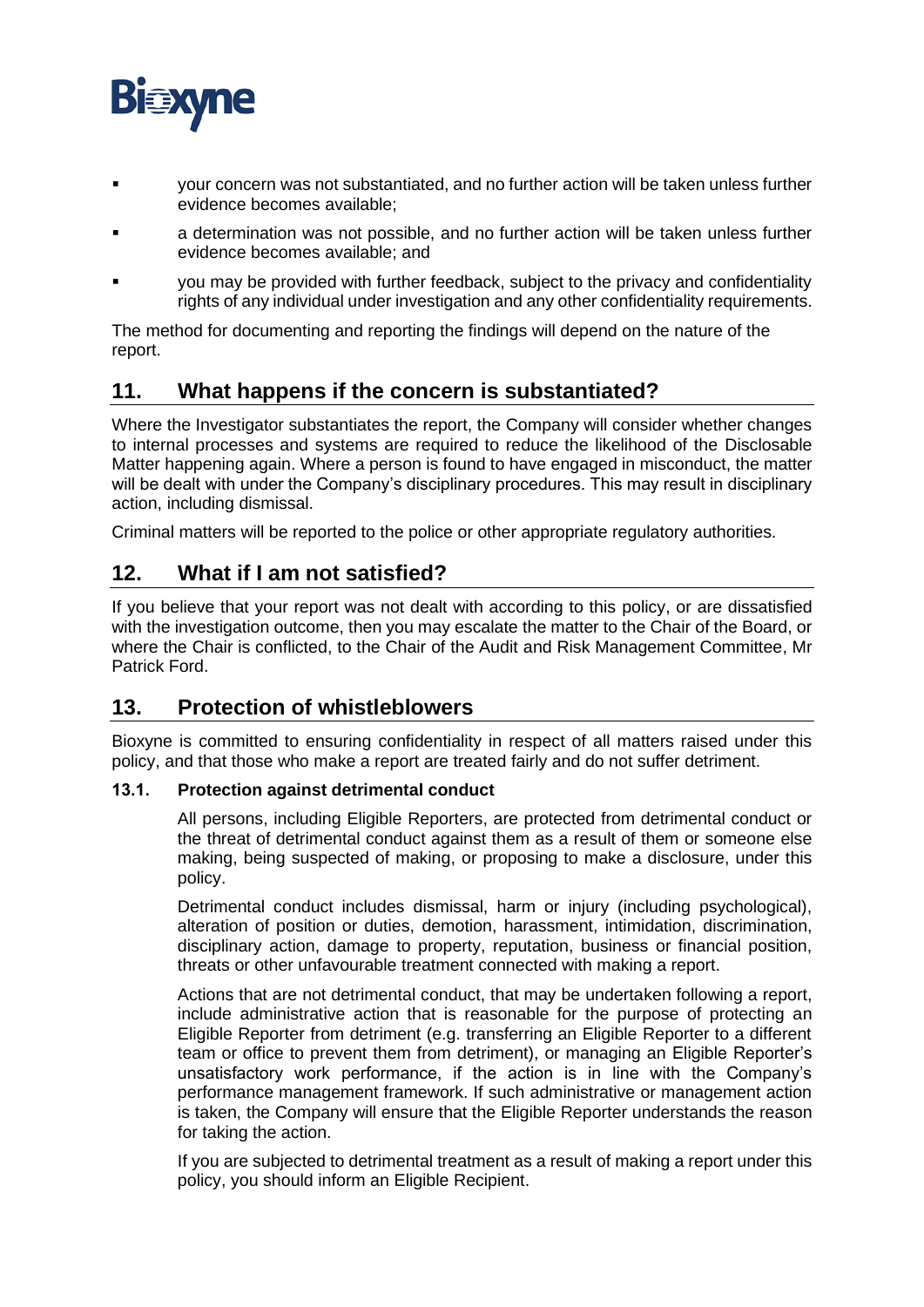

If you suffer any undue loss, damage or injury connected with making a report under this policy and the Company failed to take reasonable precautions and exercise due diligence to prevent the detrimental conduct, the Company may, subject to making appropriate enquiries / investigations, compensate you or provide another appropriate remedy, which you may seek through the courts.

You may seek independent legal advice if you believe that you have suffered detrimental conduct.

You will be protected under this policy when you make a disclosure of a Disclosable Matter even if the investigation rules that your concern was not substantiated or if a determination was not possible.

#### **13.2. Measures to protect disclosers from detriment**

The following measures and mechanisms are in place to protect disclosers from detriment:

- investigators of a report to assess the risk of detriment against the Eligible Reporter and other persons (e.g. other persons who may be suspected to have made the disclosure), as soon as possible after receiving a report;
- flexibility to allow the Eligible Reporter to perform their duties from another location, reassign the Eligible Reporter to another role at the same level, make other modifications to the Eligible Reporter's workplace or the way they perform their work duties, or reassign or relocate other staff involved in the disclosable matter;
- training to ensure management are aware of their responsibilities to maintain the confidentiality of a disclosure, address the risks of isolation or harassment, manage conflicts, and ensure fairness when managing the performance of, or taking other management action relating to, an Eligible Reporter;
- should detriment be suffered, the detriment complaint may be investigated as a separate matter by a different investigator to the one dealing with the initial report; and
- where detriment is finally determined to have occurred, the Company may address the detrimental conduct by taking disciplinary action against the perpetrators, or allow the Eligible Reporter to take extended leave, develop a career development plan including new training and career opportunities, or offer compensation or other remedies.

#### **13.3. Protection of your identity and confidentiality**

Upon receiving a report under this policy, the Company will only share your status as a whistleblower or information likely to reveal your identity if:

- you consent in writing;
- disclosure is made to ASIC, APRA or a member of the Australian Federal Police, or if the report relates to a tax matter, the Commissioner of Taxation; or
- disclosure is made to a lawyer in order to obtain legal advice or representation in relation to the operation of these protections.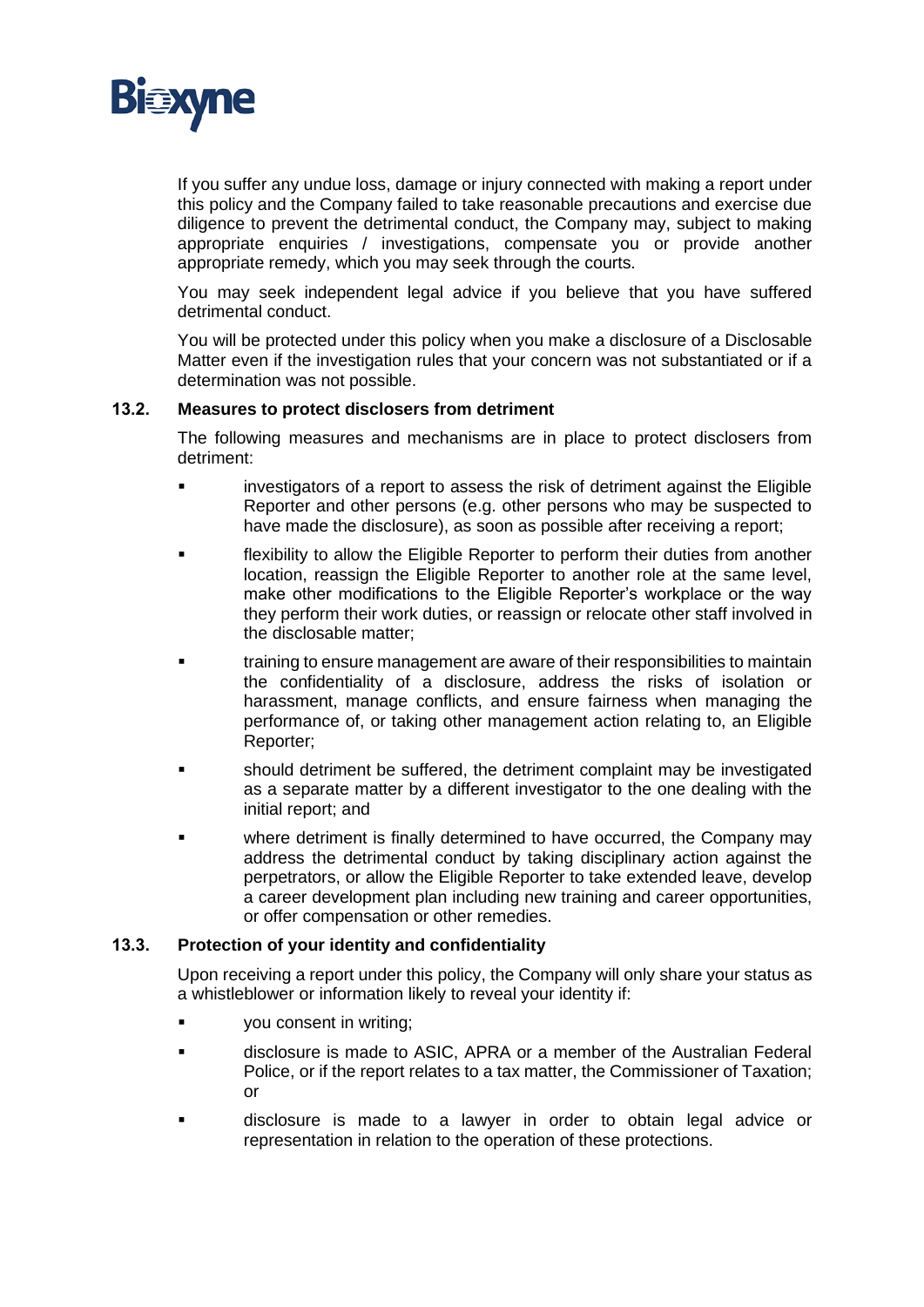

The Company can disclose the information contained in a disclosure without your consent if:

- the information does not include your identity;
- the Company has taken all reasonable steps to reduce the risk that you will be identified as a result of the disclosure; and
- it is reasonably necessary for investigating the issues raised in the disclosure.

It is possible that someone might deduce your identity without there having been a breach of confidentiality, or otherwise as a consequence of the investigatory process. For example:

- if the nature of your report points to one particular individual having made it;
- if you have previously mentioned to others that you had considered making a disclosure;
- you are one of a small group of people with access to the information; or
- the information disclosed was disclosed to you privately and in confidence.

The Company will otherwise use its best endeavours not to disclose this information.

Whistleblowers are assured that a release of information in breach of this policy will be regarded as a serious matter and dealt with under the Company's disciplinary procedures. Any disclosures of your identity or information likely to reveal your identity will only be made on a strictly confidential basis.

Should there be an illegal identification of your identity or disclosure of information that is likely to lead to identification outside of the circumstances above, leading to a breach of your confidentiality, you have the right to lodge a complaint with a regulator including ASIC, APRA or the Australian Tax Office, for further investigation.

#### **13.4. Measures for protecting confidentiality of discloser's identity**

The following measures will be taken to reduce the risk that an Eligible Reporter will be identified from the information in a report:

- all personal information or reference to the Eligible Reporter witnessing an event will be redacted;
- the Eligible Reporter will be referred to in a gender-neutral context;
- if possible, the Eligible Reporter will be contacted to help identify certain aspects of their disclosure that could inadvertently identify them; and
- reports will be handled and investigated by qualified staff.

#### **13.5. Protection of files and records**

All files and documents created from an investigation will be retained securely.

The unauthorised release of information to someone not involved in the investigation (other than senior managers or directors) without your consent as a whistleblower will be a breach of this policy.

Each person involved in the investigation will be reminded about the confidentiality requirements, including that an unauthorised disclosure of a discloser's identity may be a criminal offence.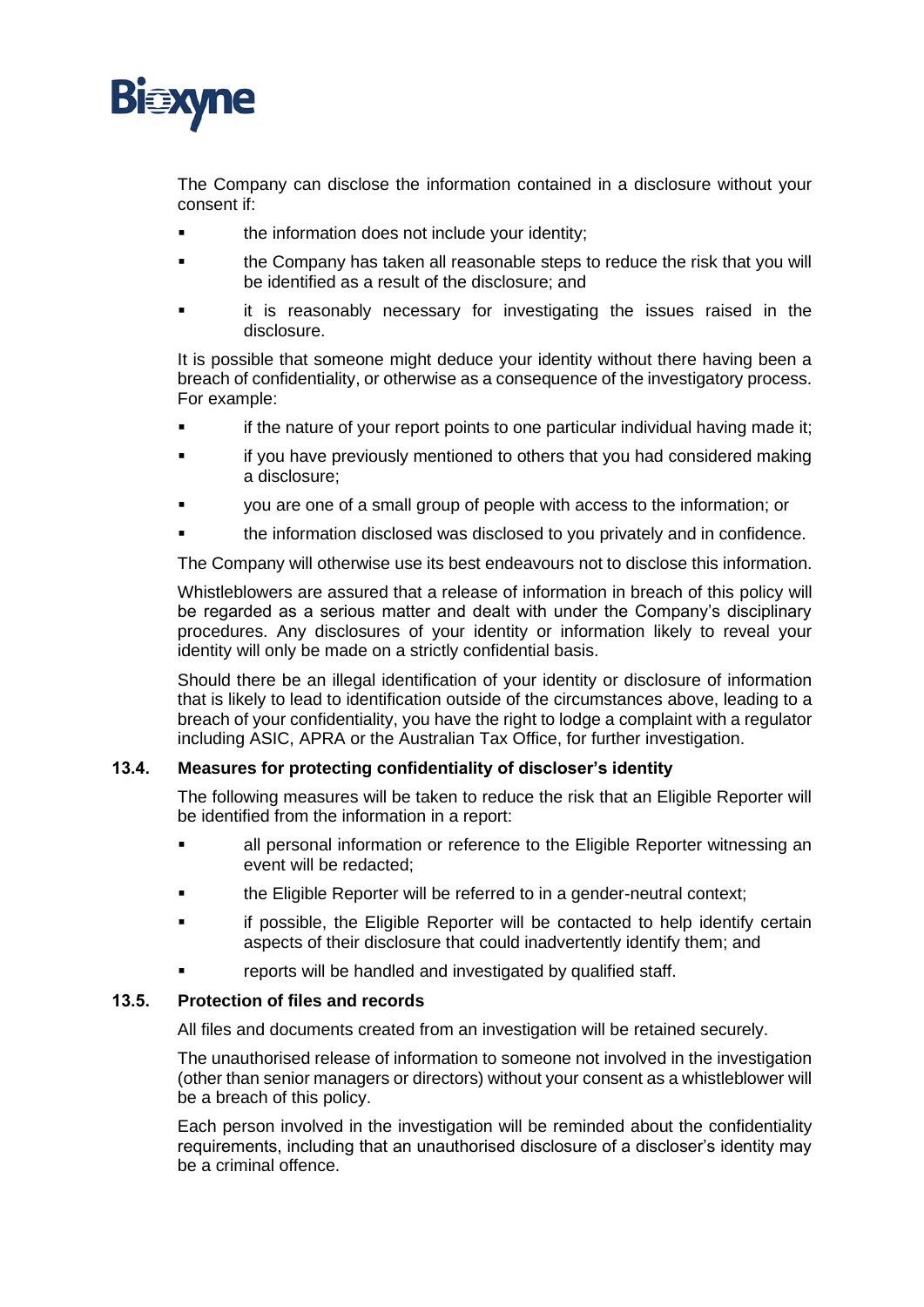

#### **13.6. Measures for ensuring fair treatment of individuals mentioned in disclosures**

The following measures will be taken to ensure fair treatment of individuals mentioned in reports, where applicable:

- reports will be handled confidentially, where practical and appropriate in the circumstances;
- each report will be assessed as the subject of an independent investigation;
- the objective of an investigation is to determine whether there is enough evidence to substantiate or refute the matters reported;
- where it is identified that a detailed investigation needs to be undertaken, the process will be objective, fair and independent;
- an employee who is the subject of a report will be advised about the subject matter of the report as and when required by principles of natural justice and procedural fairness and prior to any actions being taken (e.g. where the report will be the subject of an investigation); and
- an employee who is the subject of a report may contact the entity's human resources or support services.

#### **13.7. Immunity from some types of liability**

An Eligible Reporter may also be entitled to other legal protections in certain circumstances, including:

- protection from civil, criminal or administrative legal action for making a report;
- **•** protection from contractual or other remedies being sought against them on the basis that they made a report; and
- the information they provide may not be admissible in evidence against them in legal proceedings (unless they have provided false information).

However, the making of a report does not grant the Eligible Reporter immunity for any misconduct they reveal in their disclosure.

#### **14. Duties of employees concerning Disclosable Matters**

It is expected that employees of the Company who become aware of actual, suspected or potential cases of Disclosable Matters will make a report under this policy or under other applicable policies.

#### **15. Reporting procedures**

The Eligible Recipients will report at least annually to the Board on the number and type of whistleblower incident reports. These reports will be made on a 'no names' basis, maintaining the confidentiality of matters raised under this policy.

The Board will receive copies of all whistleblower reports from the Eligible Recipients (with identifying details redacted). In addition, serious or material Disclosable Matters will be considered by the Eligible Recipient for immediate referral to the Chair of the Board.